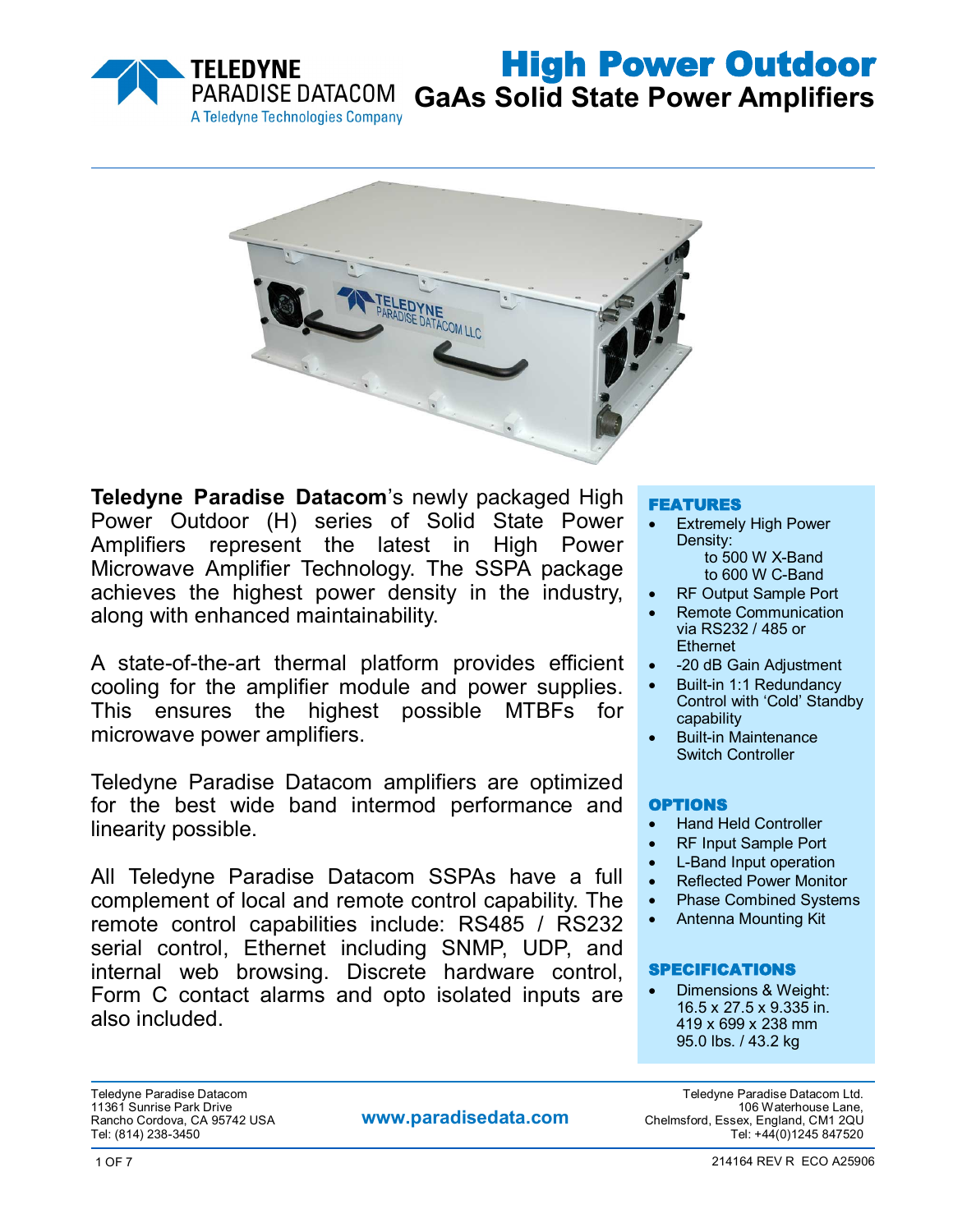

**GaAs Solid State Power Amplifiers**

| <b>C-Band Output Power Levels</b>                                                     |                                                                                                |                                                                                                                  |                                     |  |
|---------------------------------------------------------------------------------------|------------------------------------------------------------------------------------------------|------------------------------------------------------------------------------------------------------------------|-------------------------------------|--|
| <b>PARAMETER</b>                                                                      | <b>NOTES</b>                                                                                   | <b>LIMITS</b>                                                                                                    | <b>UNITS</b>                        |  |
| <b>Frequency Range</b>                                                                | (see options for extended band)                                                                | 5.850 to 6.425                                                                                                   | GHz                                 |  |
| <b>Output Power</b><br>$P_{\text{sat}}$ , typical<br>$P_{1dB}$ , quaranteed minimum   | HPAC2400AHXXXXX<br>HPAC2500AHXXXXX<br>HPAC2600AHXXXXX                                          | $P_{\text{sat}}/P_{\text{1dB}}$<br>56.0 (400) / 55.0 (316)<br>57.0 (500) / 56.0 (400)<br>57.8 (600) / 57.0 (500) | dBm(W)<br>dBm(W)<br>dBm(W)          |  |
| Power Requirements<br>Line Frequency<br>Line Power (Voltage)<br>(typical $@$ 220 VAC) | Power Factor corrected<br>Autoranging<br>HPAC2400AHXXXXX<br>HPAC2500AHXXXXX<br>HPAC2600AHXXXXX | > 0.9<br>$47 - 63$<br>2400 (90-265)<br>2800 (90-265)<br>3700 (180-265)                                           | Hz<br>W (VAC)<br>W (VAC)<br>W (VAC) |  |

# **Options**

| Extended C-Band                          |                                                                | Model <sup>.</sup> |
|------------------------------------------|----------------------------------------------------------------|--------------------|
|                                          |                                                                |                    |
| 5.850 to 6.725 GHz (Sub-band "B")        | De-rate power by 1.0 dB linearly from 6.425 to 6.725 GHz.      | HPAC2XXXBHXXXXX    |
| 5.750 to 6.670 GHz (Sub-band "C")        | I De-rate power by 1.0 dB linearly from 5.850 to 5.750 GHz and | HPAC2XXXCHXXXXX    |
|                                          | from 6.425 to 6.670 GHz.                                       |                    |
| 6.425 to 7.025 GHz (Sub-band "E" or "F") | Available in power levels up to 500W.                          | HPAC2XXXE/FHXXXXX  |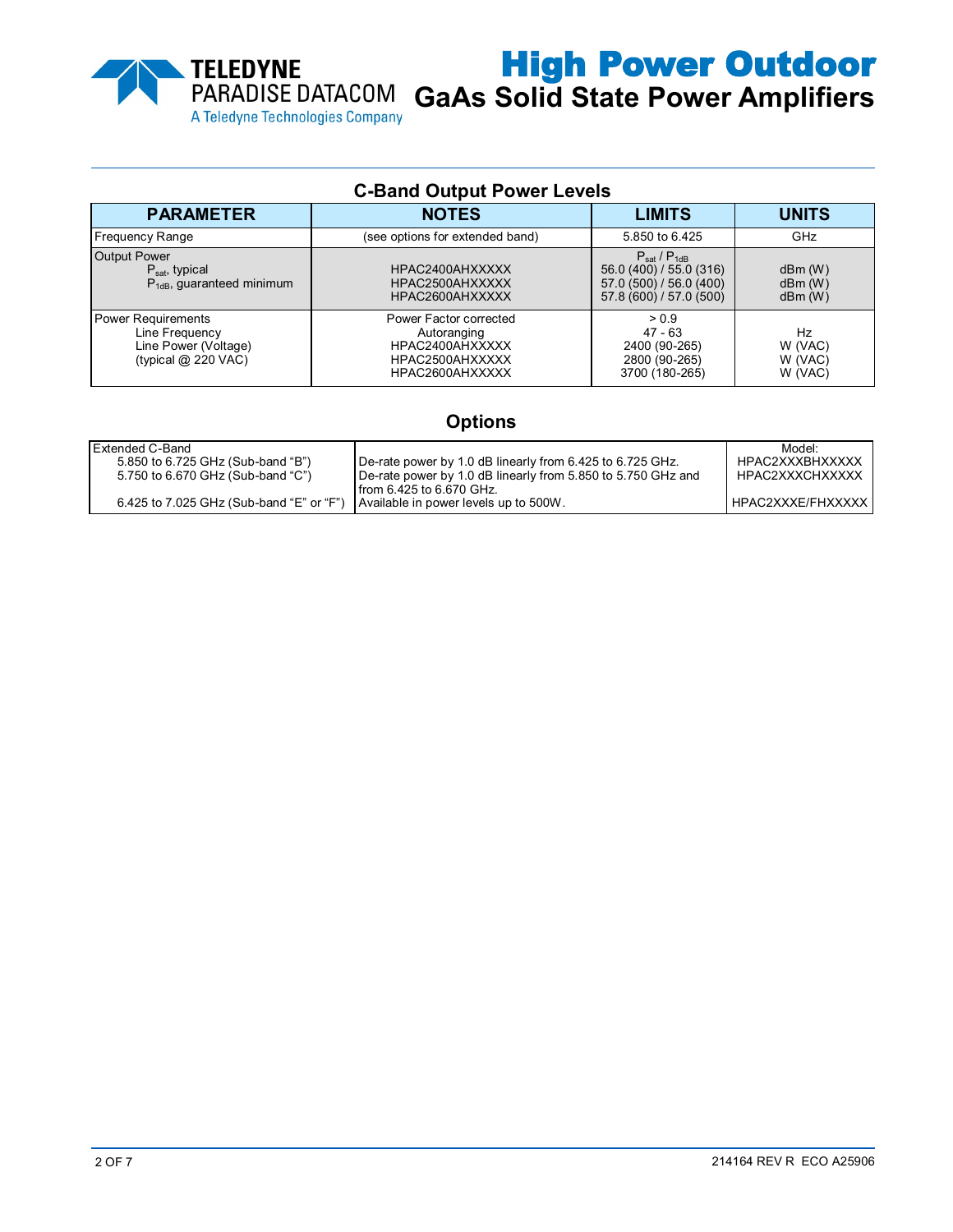

# High Power Outdoor **GaAs Solid State Power Amplifiers**

# **Common Specifications; HPA\_2000XH Series**

#### **Electrical Specifications**

| <b>PARAMETER</b>                                                                                                         | <b>NOTES</b>                                                                                                                                                                                      | <b>LIMITS</b>                                           | <b>UNITS</b>                                             |  |
|--------------------------------------------------------------------------------------------------------------------------|---------------------------------------------------------------------------------------------------------------------------------------------------------------------------------------------------|---------------------------------------------------------|----------------------------------------------------------|--|
| Gain<br><b>Gain Flatness</b><br>Gain Slope<br>Gain Variation vs. Temperature<br><b>Gain Stability</b><br>Gain Adjustment | 55-75<br>range<br>full band<br>± 1.0<br><b>Extended C-Band units</b><br>± 1.5<br>± 0.3<br>per 40 MHz<br>± 1.5<br>-30 °C to +50 °C<br>± 0.25<br>at constant temperature<br>0.1 dB resolution<br>20 |                                                         | dB<br>dB<br>dB<br>dB/40 MHz<br>dB<br>dB/24 hours<br>dB   |  |
| Intermodulation Distortion                                                                                               | 3dB back off relative to $P_{1dB}$                                                                                                                                                                | $-25$                                                   | dBc                                                      |  |
| <b>AM/PM Conversion</b>                                                                                                  | $(Q)$ rated $P_{1dB}$ )<br>$(QP_{1dB} - 3 dB)$                                                                                                                                                    | 3.5<br>1.0                                              | $^{\circ}$ /dB<br>$^{\circ}$ /dB                         |  |
| Spurious<br><b>Harmonics</b>                                                                                             | ( $@$ rated $P_{1dB}$ )<br>( $@$ rated $P_{1dB} - 3 dB$ )                                                                                                                                         | $-65$<br>$-50$                                          | dBc<br>dBc                                               |  |
| Input/Output VSWR                                                                                                        | <b>Standard Band units</b><br><b>Extended Band units</b>                                                                                                                                          | 1.30:1<br>1.50:1                                        |                                                          |  |
| Noise Figure                                                                                                             | at maximum gain                                                                                                                                                                                   | 10                                                      | dB                                                       |  |
| <b>Group Delay</b><br>(per 40 MHz segment)                                                                               | Linear<br>Parabolic<br>Ripple                                                                                                                                                                     | 0.01<br>0.003<br>1.0                                    | ns/MHz<br>ns/MHz <sup>2</sup><br>ns p-p                  |  |
| Noise Output                                                                                                             | TX Band<br>RX Band (C-Band)                                                                                                                                                                       | $-75$<br>$-150$                                         | dBW/4 KHz<br>dBW/4 KHz                                   |  |
| <b>Residual AM Noise</b>                                                                                                 | $0 - 10$ KHz<br>10 KHz - 500 KHz<br>500 KHz - 1 MHz                                                                                                                                               | $-45$<br>$-20$ (1.25 + log F)<br>-80                    | dBc<br>dBc<br>dBc                                        |  |
| <b>Phase Noise</b>                                                                                                       | Offset frequency from carrier<br>$10$ Hz<br>100 Hz<br>1 KHz<br><b>10 KHz</b><br><b>100 KHz</b><br>1 MHz                                                                                           | $-90$<br>$-100$<br>$-110$<br>$-120$<br>$-125$<br>$-130$ | dBc/Hz<br>dBc/Hz<br>dBc/Hz<br>dBc/Hz<br>dBc/Hz<br>dBc/Hz |  |

#### **Mechanical Specifications**

| Size   | width X height X depth | 21.0 X 27.95 X 13.5<br>533 X 710 X 343 | inches<br>mm                            |
|--------|------------------------|----------------------------------------|-----------------------------------------|
| Weight | typical                | $95 \pm 5 (43.2 \pm 2)$                | $\mathsf{lbs.}\left(\mathsf{kg}\right)$ |
| Finish |                        | powder coat                            | white                                   |

# **Environmental Specifications**

| <b>Operating Temperature</b> | Ambient<br>$-40$ to $+60$                                                                                                         |                  | °C            |  |
|------------------------------|-----------------------------------------------------------------------------------------------------------------------------------|------------------|---------------|--|
| <b>Relative Humidity</b>     | Condensing<br>100                                                                                                                 |                  | $\frac{9}{6}$ |  |
| <b>Cooling System</b>        | Forced air<br>Integrated                                                                                                          |                  |               |  |
| Ingress Protection Rating    | With connectors properly sealed                                                                                                   | IP <sub>54</sub> |               |  |
| Altitude                     | No temperature de-rating up to 10,000 ft. (3,000 m)<br>De-rate maximum temperature by 2 °C per 1,000 ft (300 m) beyond 10,000 ft. |                  |               |  |
| Shock                        | 50 g p-p, 11 msec pulses                                                                                                          |                  |               |  |
| Vibration                    | 3q rms 30 min. 5-2000 Hz                                                                                                          |                  |               |  |

Specifications are subject to change without notice.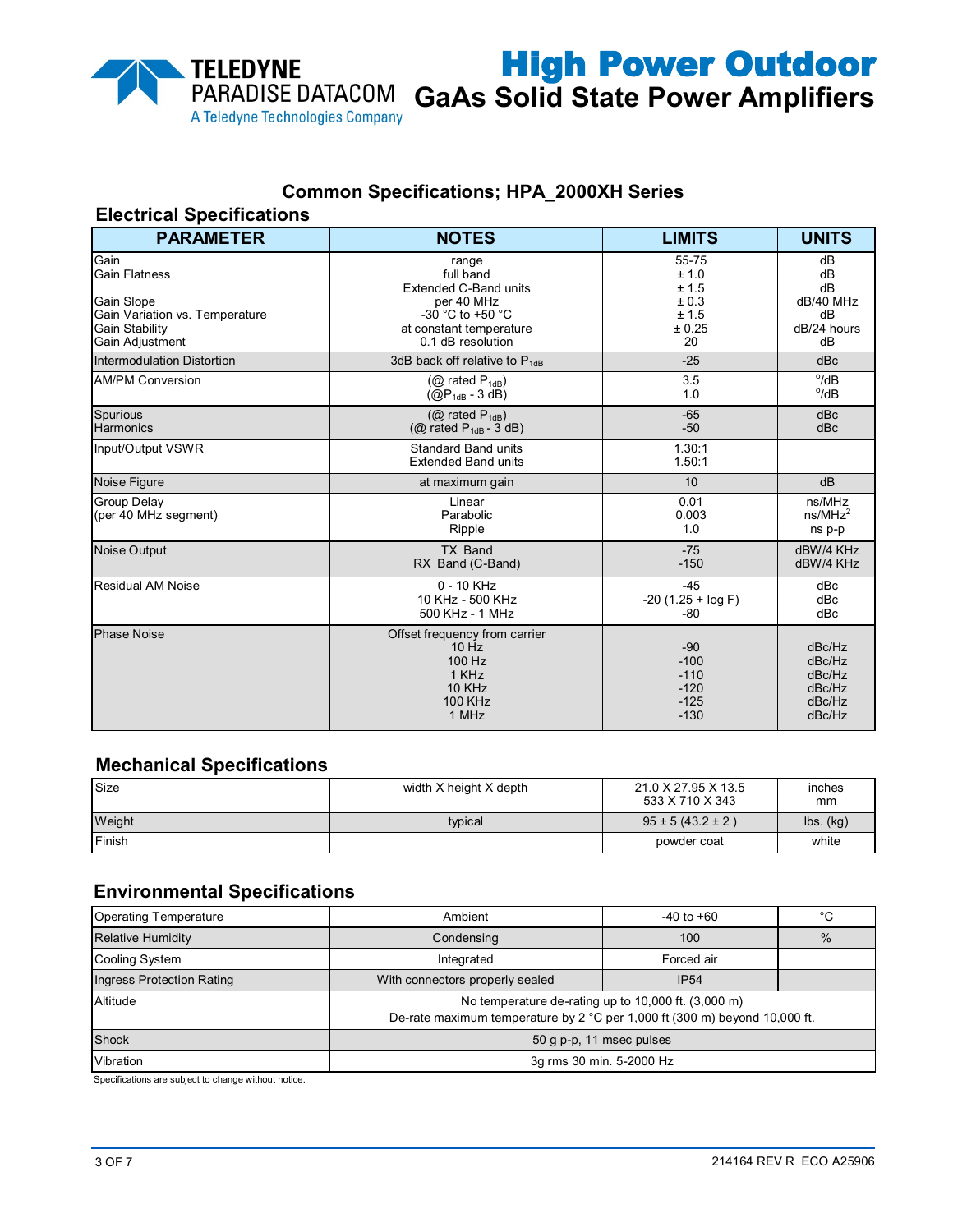

**GaAs Solid State Power Amplifiers**

# **L-Band Operation**

Teledyne Paradise Datacom amplifiers are available with an integrated L-Band Block Up Converter. L-Band units utilize Teledyne Paradise Datacom's proprietary zBUC technology. The addition of a zBUC® converter to the SSPA typically increases the gain by 2-4 dB. The advantages of zBUC technology include:

- zBUC converter can detect and switch to an extenally supplied reference.
- Optional internal high stability (10MHz) reference.
- zBUC converter can lock to an externally supplied reference of 10 or 50 MHz.
- zBUC converter can accept a wide range of external reference power (-10 to +5 dBm).
- zBUC converter can accept FSK monitor and control signal via the IFL for complete amplifer remote control.

| <b>Band</b> | <b>Frequency Plan</b> | <b>IF Input</b> | <b>LO Frequency</b> | <b>RF Output</b>  |
|-------------|-----------------------|-----------------|---------------------|-------------------|
| C           | Sub-Band "A"          | 950 - 1525 MHz  | 4.900 GHz           | 5.850 - 6.425 GHz |
| С           | Sub-Band "B"          | 950 - 1825 MHz  | 4.900 GHz           | 5.850 - 6.725 GHz |
| С           | Sub-Band "C"          | 950 - 1870 MHz  | 4.800 GHz           | 5.750 - 6.670 GHz |
| C           | Sub-Band "E"          | 950 - 1250 MHz  | 5.475 GHz           | 6.425 - 6.725 GHz |
| C           | Sub-Band "F"          | 950 - 1250 MHz  | 5.775 GHz           | 6.725 - 7.025 GHz |
| С           | Sub-Band "G"          | 950 - 1675 MHz  | 4.800 GHz           | 5.750 - 6.475 GHz |

#### **Available Frequency Plans**

#### **Electrical Specifications for High Power Outdoor SSPA with ZBUCconverter**

| <b>PARAMETER</b>                                                             | <b>NOTES</b>                                                                                                                                                     | <b>LIMITS</b>                                                       |                                                                                            | <b>UNITS</b>                                             |
|------------------------------------------------------------------------------|------------------------------------------------------------------------------------------------------------------------------------------------------------------|---------------------------------------------------------------------|--------------------------------------------------------------------------------------------|----------------------------------------------------------|
| Gain<br>Gain Flatness<br>Gain Slope<br>Gain Adjusted Range<br>Gain Stability | Nominal setting<br>full band (C-, X-bands)<br>per 40 MHz (C-, X-bands)<br>Typical C-Band Adj. Range<br>-40 to +60 $^{\circ}$ C                                   | 75<br>± 2.0<br>± 0.5<br>20<br>$60 - 80$<br>± 1.5                    |                                                                                            | dB<br>dB<br>dB/40 MHz<br>dB<br>dB<br>dB                  |
| <b>Phase Noise</b>                                                           | Offset frequency from carrier<br>$10$ Hz<br>100 Hz<br>1 KHz<br><b>10 KHz</b><br>100 KHz<br>1 MHz                                                                 | Absolute max.<br>$-30$<br>$-60$<br>$-70$<br>$-80$<br>$-90$<br>$-90$ | $C$ -band (typ.)<br>$-60$<br>$-74$<br>$-84$<br>$-100$<br>$-105$<br>$-125$                  | dBc/Hz<br>dBc/Hz<br>dBc/Hz<br>dBc/Hz<br>dBc/Hz<br>dBc/Hz |
| Spurious                                                                     | In-Band Signal Related (C-Band)<br>(Extended C-Band)<br>Close to Carrier Spurious ( $\leq 20$ MHz)<br>Local Oscillator                                           |                                                                     | $-50$<br>$-40$<br>$-50$<br>$-30$                                                           | dBc<br>dBc<br>dBc<br>dB <sub>m</sub>                     |
| Noise Figure                                                                 | At Maximum gain                                                                                                                                                  |                                                                     | 20                                                                                         | dB                                                       |
| <b>Transmit Band Noise</b><br><b>Output Power Density</b>                    | Tx Band at Maximum gain                                                                                                                                          |                                                                     | $-65$                                                                                      | dBW/4kHz                                                 |
| Input VSWR                                                                   | L-Band                                                                                                                                                           |                                                                     | 1.5:1                                                                                      |                                                          |
| Internal Reference Option                                                    | Reference Accuracy (initial)<br>Aging per day (after 30 days)<br>Aging per year (after 30 days)<br>Reference Stability over Temperature (-40 to +40 °C, ambient) |                                                                     | $\pm 1 \cdot 10^{-8}$<br>$\pm 1 \cdot 10^{-9}$<br>$± 6 • 10^{-8}$<br>$\pm 1 \cdot 10^{-8}$ |                                                          |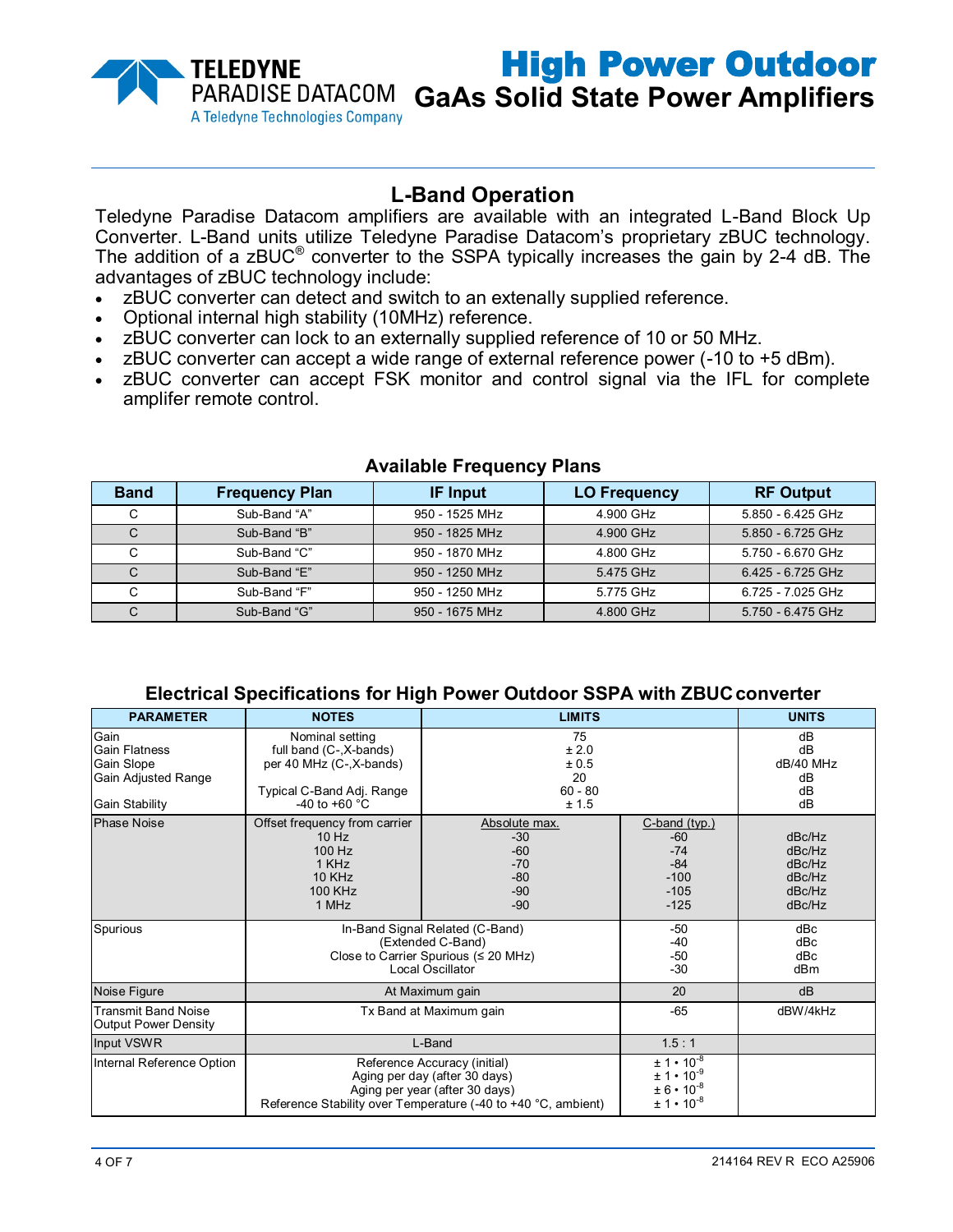

High Power Outdoor **GaAs Solid State Power Amplifiers**



**Outline Drawing, C-Band High Power Outdoor SSPA (typical)**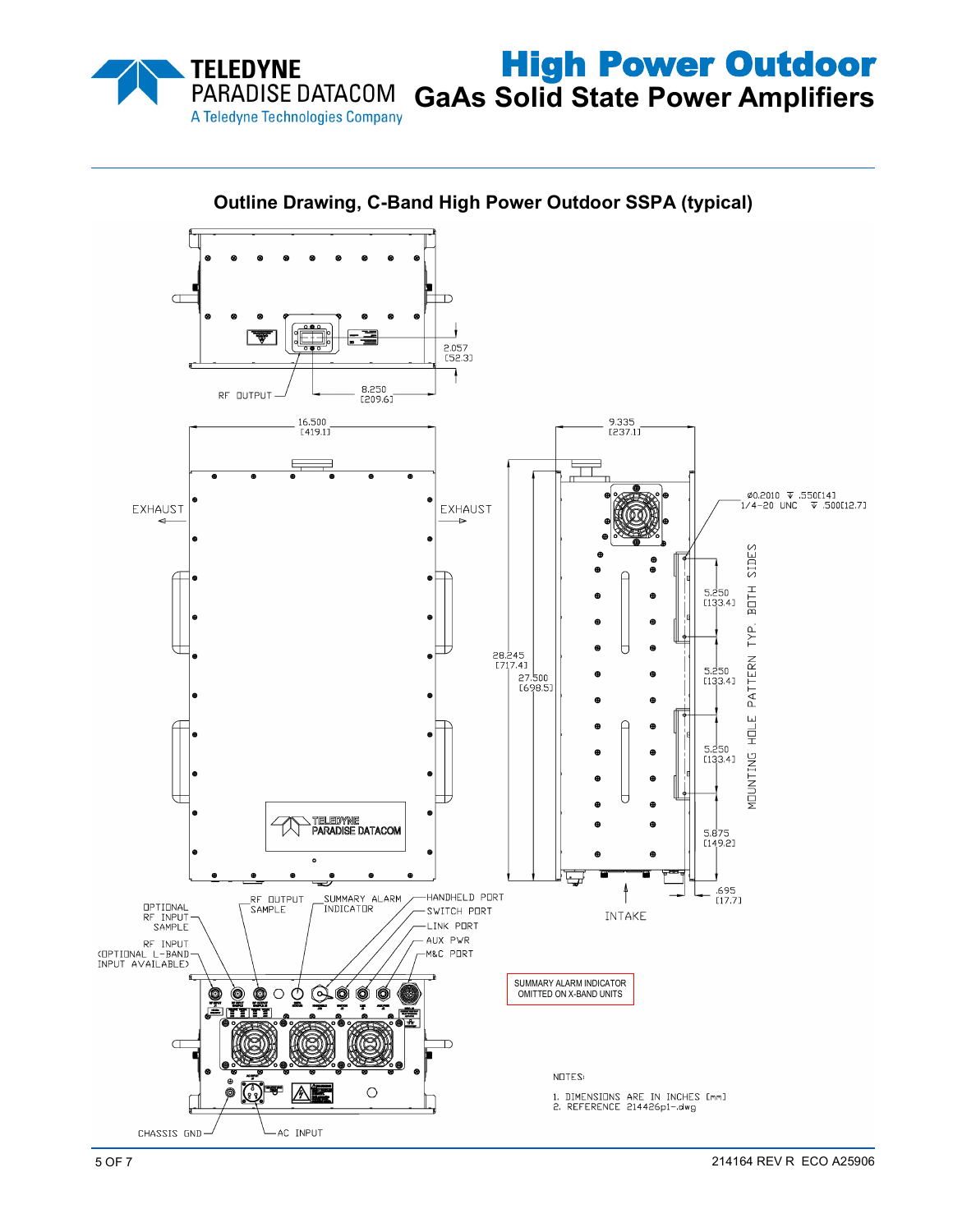

# **Optional Accessories**

#### **Universal Handheld Controller (RCH-1000)**

The Universal Handheld Controller (RCH-1000) is a versatile device used to interface with a variety of Teledyne Paradise Datacom amplifiers, including Compact Outdoor SSPA, or H-Series High Power Outdoor SSPA. Reference specification sheet **211667**.

The device is housed in a ruggedized enclosure that is environmentally sealed to IP65 levels. This allows the Universal Handheld Controller (RCH-1000) to be used in most outdoor environments. The rugged construction of the device enclosure provides protection from impact and vibration.



High Power Outdoor

This device allows the operator to adjust the

attenuation of the connected unit, and control the mute/unmute selection, as well as monitor the status, conditions and settings of the connected unit via a serial RS-485 connection. Fault conditions and other events are tracked in the controller's internal log.

### **Remote Control Panel (RCP2-1000)**



The RCP2-1000 is a Remote Control Panel for the High Power Outdoor SSPA. It requires only 1RU of cabinet space and provides an identical local interface as exists on Teledyne Paradise Datacom Indoor Rack Mount amplifiers.

The controller communicates with the outdoor amplifier via a RS485 link. The controller then provides a wide range of interface capability including Ethernet communications. The following communication links are available at the Remote Control Panel:

- RS232 or Addressable RS485 Serial Data
- Discrete (Parallel) Interface Form C contact outputs & Opto Isolated Inputs
- Ethernet Interface A full compliment of Ethernet communications including UDP, SNMP, and an internal web browser
- Local (Manual) interface via front panel LCD display